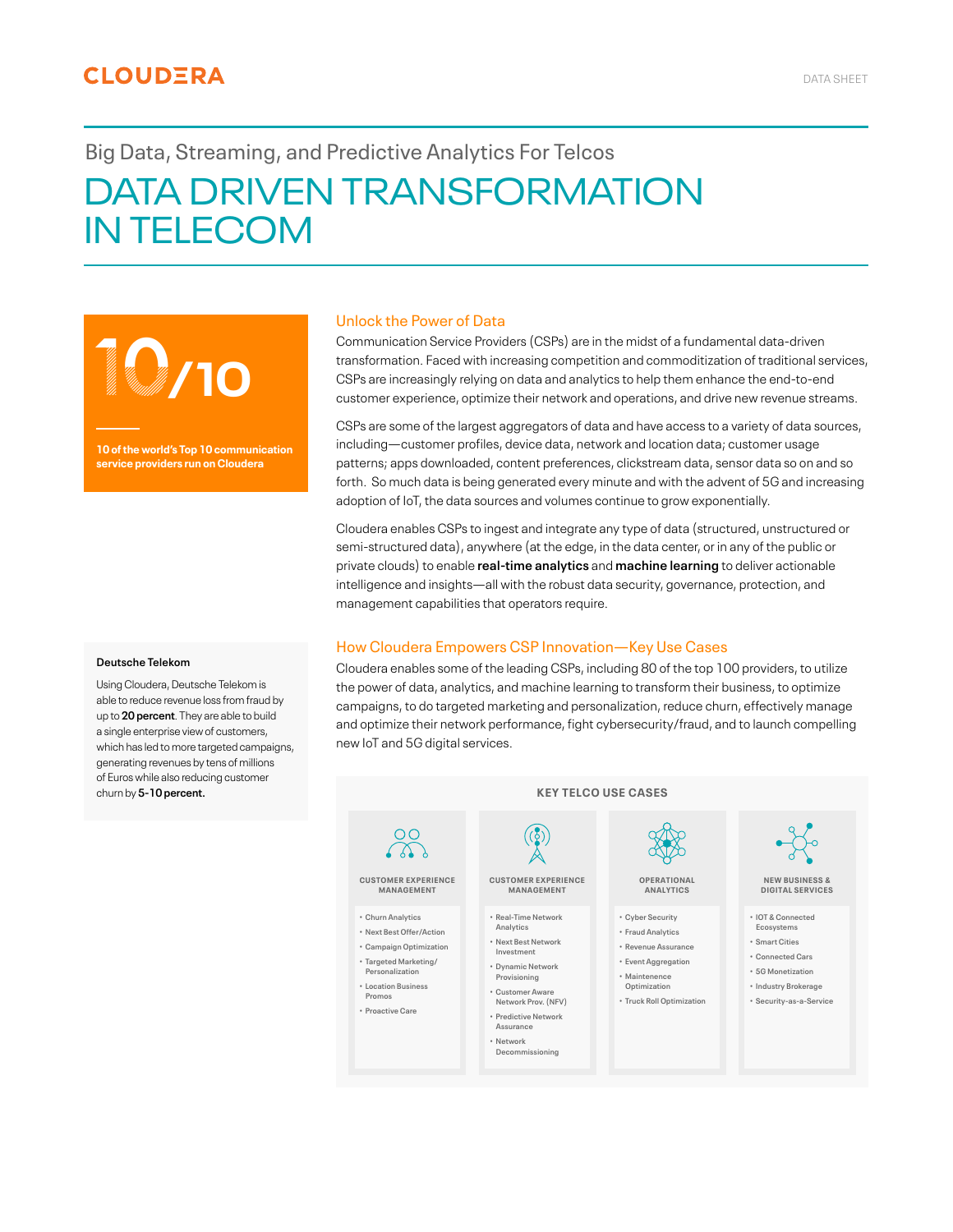#### **Globe Telecom**

Ingesting more than 40TB/day of streaming data, Globe Telecom's modern data management infrastructure, based on Cloudera, is helping the company enhance customers' mobile experiences and deliver a single source of truth.

"The Cloudera Data Platform will help us manage our data, interpret analytics, and put those insights into action with customer segmentation so we can better tailor how our customers discover, buy and use our services."

Gil Genio, Chief Technology and Information Officer, Chief Strategy Officer, Globe Telecom

## What Cloudera Offers Communication Service Providers

Cloudera offers an **end-to-end data management, analytics, and machine learning** platform that helps operators drive insights and action from any data, anywhere, in real-time.

- **Ingest, process, analyze** and deliver actionable insights from high volumes of real-time streaming data such as clickstreams, network logs, IoT sensors, smart devices etc. and also from traditional enterprise data sources such as CRM, billing, rating, network, inventory and other BSS and OSS systems.
- **Enable predictive analytics** or apply machine learning algorithms to petabytes of data to drive real-time actions such as real-time network provisioning, fraud prevention, and next best actions.
- The ability to **build, test, iterate, and deploy** machine learning models to enable cutting edge use cases such as predictive maintenance, autonomous driving, and other mission critical 5G applications.
- Provide **multiple analytical options** to drive insights, intelligence, and action from data at the edge, on–premise, or in any public, private, or hybrid cloud.
- Maintain strict enterprise **data security, governance**, and audit trails across on-premise and hybrid cloud environments.

### Manage and Secure the Data Lifecycle for Telcos

Leading communication service providers worldwide are adopting an enterprise data cloud strategy using the Cloudera Data Platform to manage the end-to-end data lifecycle—from collecting data from multiple sources, to storing, processing, analyzing, serving, and predicting in order to drive actionable insights and use cases.